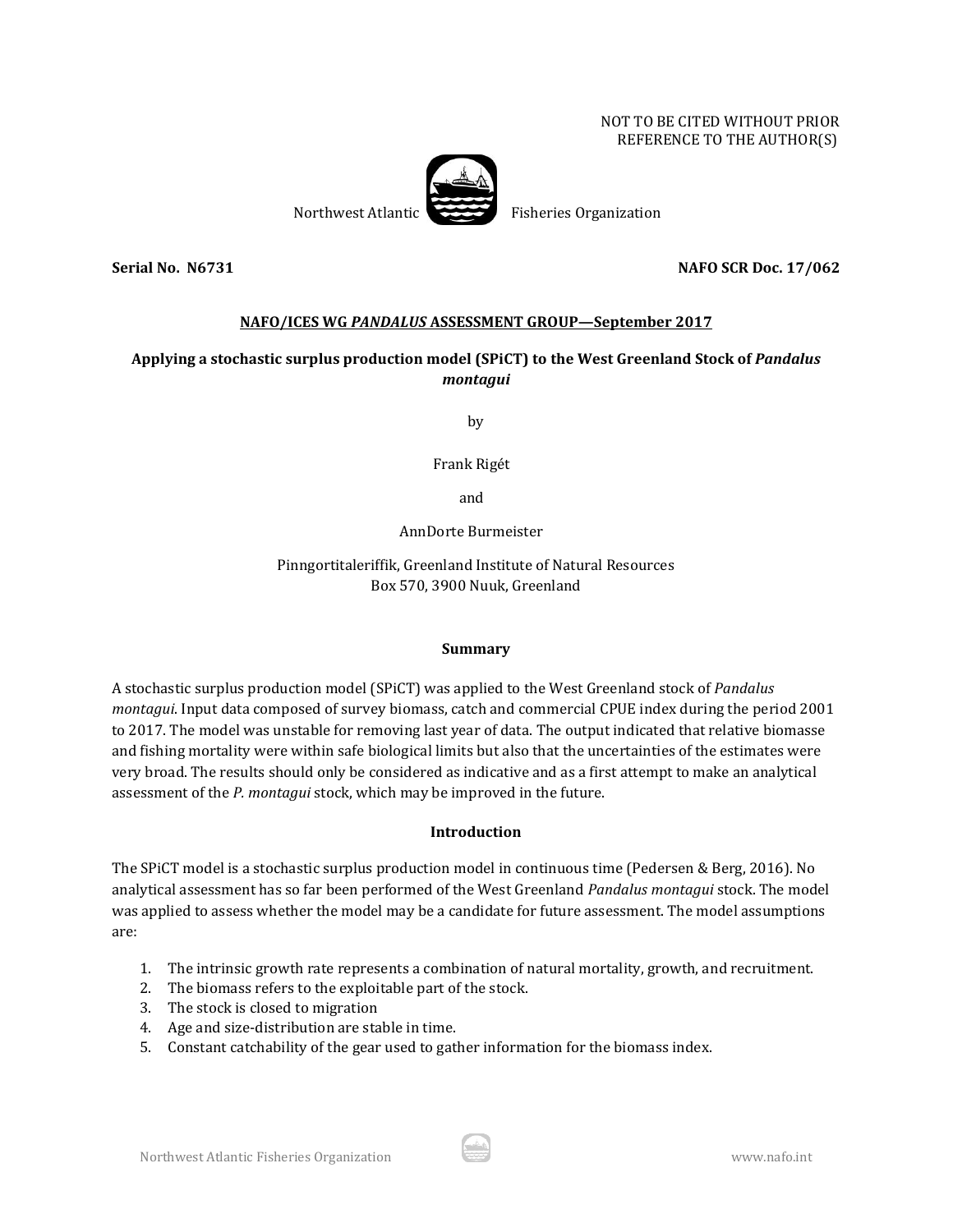# 2

### **Material and Methods**

The input data was chosen to cover the period from 2001 to 2017. Catch data are derive from the Greenlandic Fishery and Licence Control (GFLK). The catch in 2008 and 2009 of 89 and 53 t were considered extreme low and was omitted from the analyses. The catch in 2017 was set to the mean of the catch in 2015-2016. *P. montagui* is mainly caught as by-catch in the fishery for *P. borealis,* although some vessels appear occasionally to target *P. montagui.* Survey index of total biomass (not the exploitable part) excluding the biomass below 150 m derived from the Greenland stratified random bottom survey (Burmeister and Rigét, 2017). The survey is principally designed according to the distribution of *P. borealis* and not *P. montagui,* the latter having its main distribution in shallower waters. However, the reason for excluding the biomass of *P montagui* situated in shallow water and thereby an unknown part of the biomass, was to reflect the commercial fishing depths for *P. borealis.*

The CPUE time-series derived from the logbooks of five offshore vessels, which are known to regularly tagging *P. montagui* and where the records is assumed to be most reliable reporters of *P. montagui.* A standardised CPUE index was estimated by GLM including vessel, month, area and year as factors. Input data are shown in Table 1 and Fig.1.

# **Results and Discussion**

Preliminary run of the SPiCT model would not converge, probably because of the relative short time-series. Fixing of the parameter n = 2 (symmetric Schaefer production curve) resulted in a converged model fit. Several of the estimated model parameters have extreme broad confidence limits, which might be caused by occurrence of years with extreme survey biomass or CPUE index values. The correlations were high (above 0.89/ below -0.89) in-between the log value of carrying capacity (K) and the catchabilities (q's) showing that these parameters are not well separated. Also the correlation between B<sub>MSY</sub> and F<sub>MSY</sub> was high (-0.90). The result described below should be considered only as indicative.

Model residuals and diagnostic are shown in Fig. 2. The One Step Ahead (OSA) residuals were not significant different from zero for any of the data series and therefore not biased (above figure row). Testing of multiple lags (here 4) show no significant autocorrelation of the residuals (ACF). Also in case of individual lags of the survey biomass index. The residuals were not significantly different from being normal distributed in any case.

The correlations between model parameters were very high (above 0.96/below -0.96) between the log value of maximum sustainable yield (m), carrying capacity (K) and the catchabilities (q) showing that these parameters are not well separated (Table 2). Furthermore, the correlation between B<sub>MSY</sub> and F<sub>MSY</sub> was also high (-0.90). The result described below should be considered only as indicative.

Fig. 3 show the relative fishing mortality ( $F_t/F_{MSY}$ ) and the relative biomass ( $B_t/B_{MSY}$ ) derived from the SPiCT model.  $F_t/F_{MSY}$  has been well below 1 during the whole period. However, the 95% confidence interval of  $F_t/F_{MSY}$  is extreme large as also indicated by the blue color in the figure. B<sub>t</sub>/B<sub>MSY</sub> has since 2007/2008 been above 1.

Retrospective analyses by shortened the data series by 1 to 3 last observations (Fig. 4) showed that the model output was highly dependent of last year data point indicating that robustness of the model was low.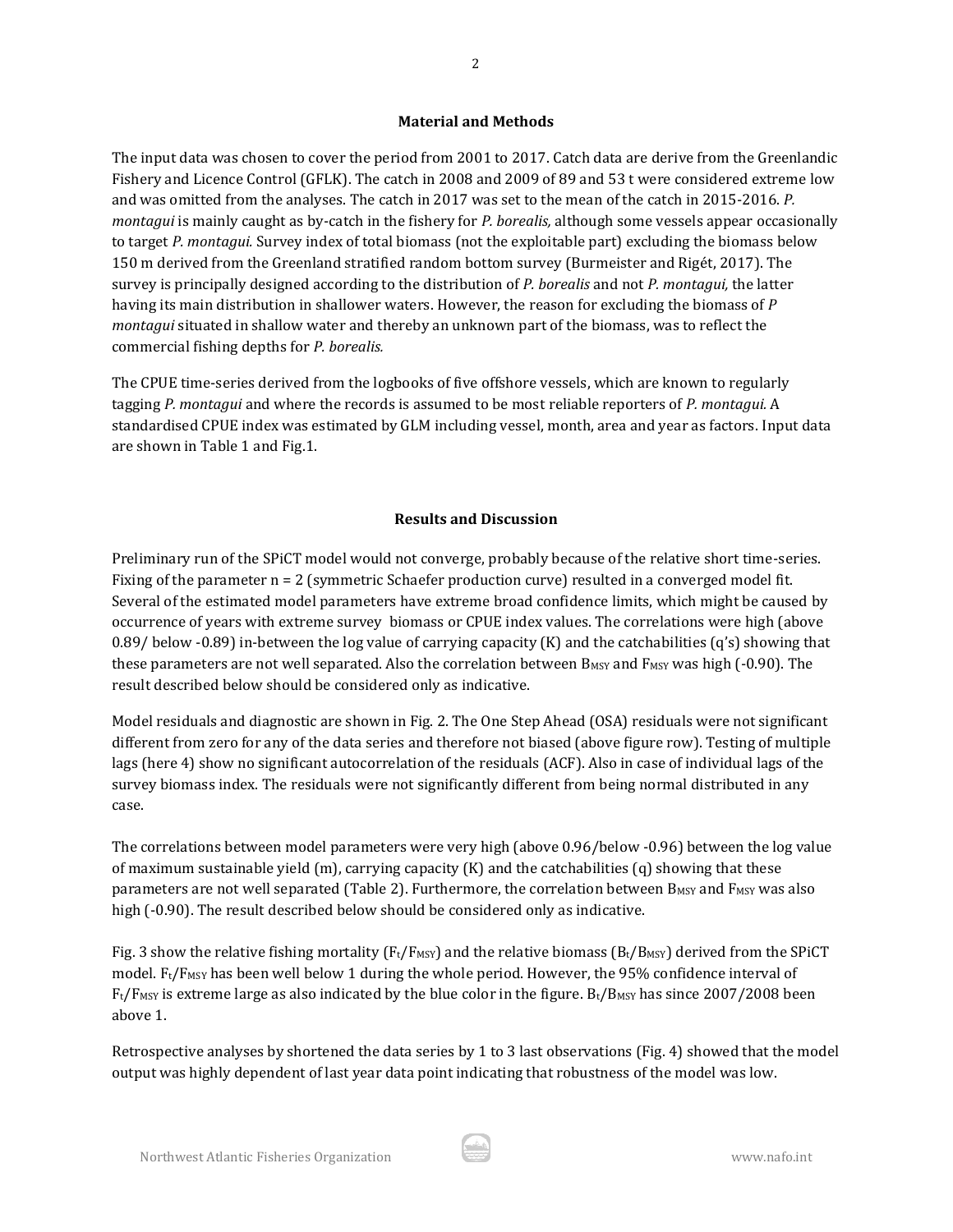Table 3 show the stochastic reference points from the SPiCT model.  $B_{MSY}$  is estimated to10,831 t,  $B_{2017}/B_{MSY}$  to 1.37 and F2017/FMSY to 0.65. However, the confidence limits were very large and included estimate far below 1 in case of  $B_{2017}/B_{MSY}$  and far above 1 in case of  $F_{2017}/F_{MSY}$ . The predicted catch in 2018 at  $F = F_{2017}$  amount to 2421 t.

No forecast scenarios are given for West Greenland *Pandalus montagui* stock.

# **Conclusion**

The SPiCT model indicated that  $F_{2017}/F_{MSY}$  is above 1 and B/  $B_{MSY}$  close to 1. However, the model were unstable and the confidence limits of the reference points too large. The results are therefore as best only indicative.

# **References**

يشر

PEDERSEN, M.W., BERG, C.W. 2017. A stochastic surplus production model in continuous time. Fish & Fisheries, 18(2), pp 226-243.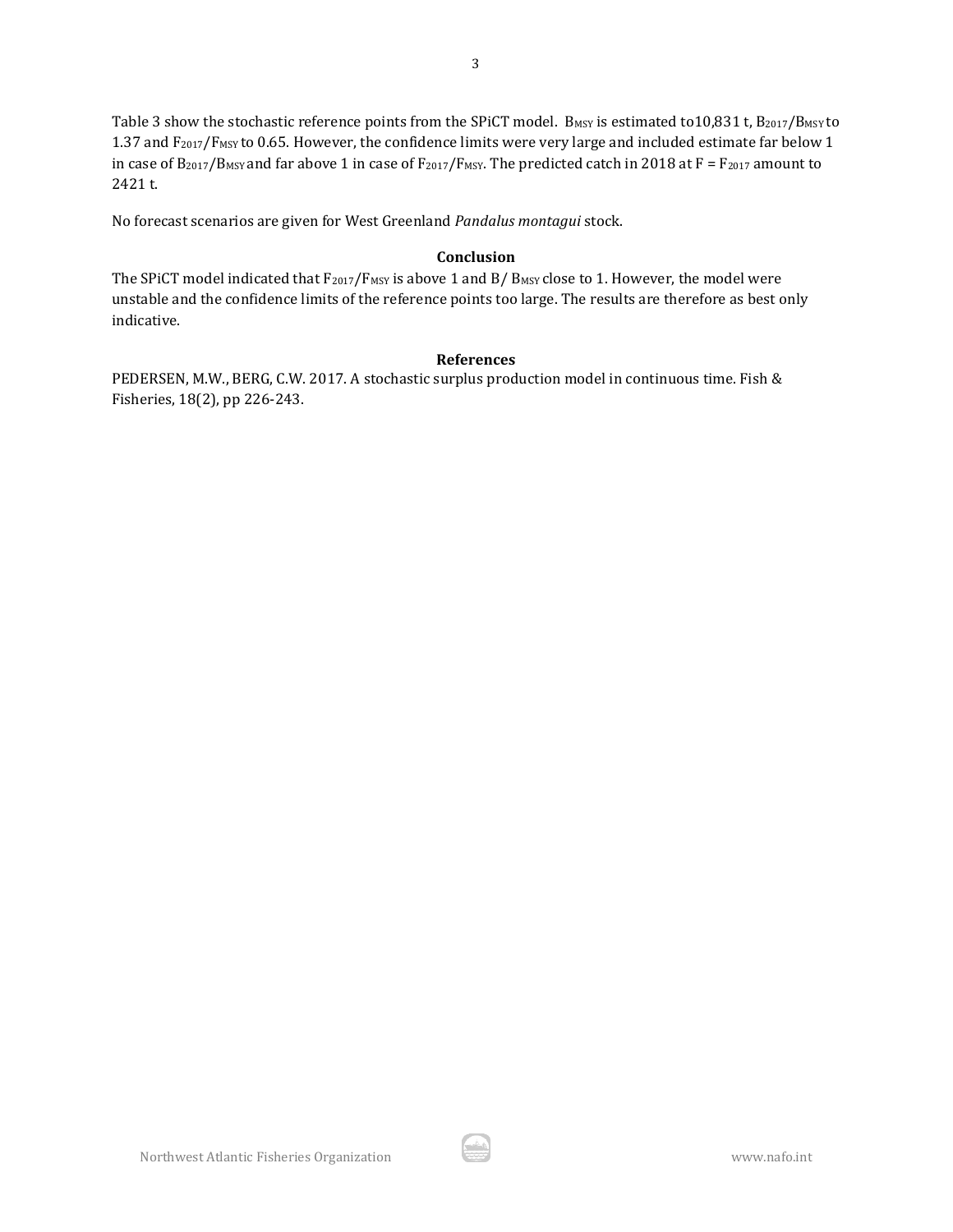| Year | Catch             | Survey index | CPUE index |
|------|-------------------|--------------|------------|
| 2001 | 720               | 2471         | 0.8906     |
| 2002 | 184               | 6562         | 0.6507     |
| 2003 | 793               | 1153         | 0.7599     |
| 2004 | 789               | 383          | 1.5926     |
| 2005 | 504               | 332          | 1.5059     |
| 2006 | 1419              | 5894         | 1.4411     |
| 2007 | 1966              | 222          | 2.5015     |
| 2008 |                   | 403          | 0.3821     |
| 2009 |                   | 717          | 0.7250     |
| 2010 | 1168              | 773          | 2.2729     |
| 2011 | 2324              | 172          | 5.8773     |
| 2012 | 3121              | 1446         | 1.3133     |
| 2013 | 4944              | 1291         | 1.6528     |
| 2014 | 1357              | 413          | 1.2642     |
| 2015 | 2027              | 1637         | 1.7784     |
| 2016 | 3176              | 2109         | 2.8211     |
| 2017 | 2602 <sup>1</sup> | 3633         | 1.0000     |

**Table 1.** *Pandalus montagui* in West Greenland. Input data to a surplus production model.

4

<sup>1</sup> Mean of the two years before

| <b>Table 2.</b> Correlation matrix for the estimated SPiCT model parameters |
|-----------------------------------------------------------------------------|
|-----------------------------------------------------------------------------|

|        | logm            | logK                                       | logg            | logg                         | logn                      |
|--------|-----------------|--------------------------------------------|-----------------|------------------------------|---------------------------|
| logm   | 1,0000000000    | 0.8950214551                               |                 | $-0.894645665 - 0.905121163$ | 1.533921e-04              |
| logK   | 0.8950214551    | 1,0000000000                               | $-0.909417213$  | $-0.920065677$               | $-4.883745e-04$           |
| logg   | $-0.8946456649$ | $-0.9094172130$                            | 1.000000000     | 0.966061720                  | 1.188790e-04              |
| logg   | $-0.9051211626$ | $-0.9200656772$                            | 0.966061720     | 1.000000000                  | 1.202710e-04              |
| logn   | 0.0001533921    | $-0.0004883745$                            | 0.000118879     | 0.000120271                  | 1.000000e+00              |
| logsdb | 0.0595081106    | $-0.1304312855$                            | 0.025100674     | 0.025394583                  | 1.998422e-04              |
| logsdf | $-0.0711981651$ | $-0.0849199773$                            | $-0.059552137$  | $-0.060249438$               | 1.892168e-05              |
| logsdi | $-0.0762620062$ | $-0.1998720011$                            | 0.198273644     | 0.200595256                  | 5.099788e-06              |
| logsdi | 0.0483744648    | 0.1551498381                               | $-0.107068771$  | $-0.108322438$               | 3.977457e-06              |
| logsdc | 0.0153139944    | $-0.0534786633$                            | $-0.011522323$  | $-0.011657238$               | $-5.666002e-05$           |
|        | logsdb          | logsdf                                     | logsdi          | logsdi                       | logsdc                    |
| logm   |                 | $0.0595081106 -7.119817e-02 -7.626201e-02$ |                 |                              | 4.837446e-02 1.531399e-02 |
| logK   | $-0.1304312855$ | $-8.491998e-02$                            | $-1.998720e-01$ | 1.551498e-01                 | $-5.347866e-02$           |
| logg   | 0.0251006738    | $-5.955214e-02$                            | 1.982736e-01    | $-1.070688e - 01$            | $-1.152232e-02$           |
| logg   | 0.0253945827    | $-6.024944e-02$                            | 2.005953e-01    | $-1.083224e-01$              | $-1.165724e-02$           |
| logn   | 0.0001998422    | 1.892168e-05                               | 5.099788e-06    | 3.977457e-06                 | $-5.666002e-05$           |
| logsdb | 1,0000000000    | 1.555695e-01                               | 7.458933e-02    | 1.916033e-02                 | 9.515186e-02              |
| logsdf | 0.1555695144    | 1.000000e+00                               | $-1.037224e-01$ | 3.097886e-02                 | $3.596926e - 02$          |
| logsdi | 0.0745893303    | $-1.037224e-01$                            | 1,000000e+00    | $-1.302285e-01$              | 1.004638e-02              |
| logsdi | 0.0191603278    | 3.097886e-02                               | $-1.302285e-01$ | 1,000000e+00                 | $-3.044729e-02$           |
| logsdc | 0.0951518613    | $3.596926e - 02$                           | 1.004638e-02    | $-3.044729e - 02$            | 1.000000e+00              |
|        |                 |                                            |                 |                              |                           |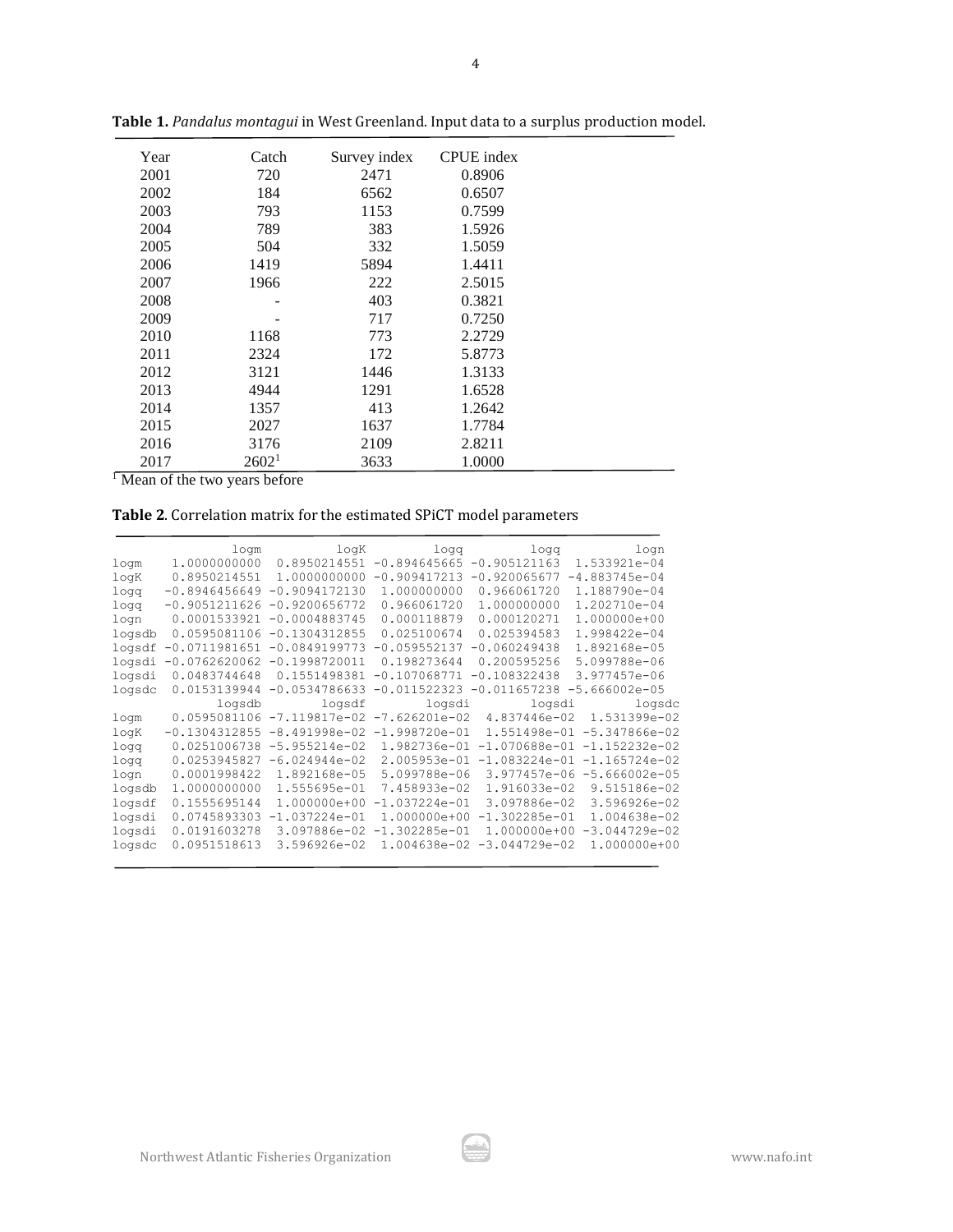Convergence: 0 MSG: relative convergence (4) Objective function at optimum: 73.95038 Euler time step (years): 1/16 or 0.0625 Nobs C: 15, Nobs I1: 17, Nobs I2: 17 Priors  $logn \sim dnorm[log(2), 0.001^2]$  (fixed) logalpha  $\sim$  dnorm[log(1), 2^2] logbeta  $\sim$  dnorm[log(1),  $2^2$ ] Model parameter estimates w 95% CI estimate cilow ciupp log.est alpha1 9.519258e+00 2.1657899 4.183983e+01 2.2533170 alpha2 6.663104e+00 1.4877908 2.984086e+01 1.8965855 beta 3.732490e+00 0.4958405 2.809670e+01 1.3170757 r 5.079062e-01 0.1455816 1.771987e+00 -0.6774585 rc 5.079062e-01 0.1455820 1.771983e+00 -0.6774585 rold 5.079062e-01 0.1455819 1.771984e+00 -0.6774584 m 2.818932e+03 820.3476047 9.686598e+03 7.9441134 K 2.220041e+04 2395.4745281 2.057456e+05 10.0078662 q1 1.049825e-01 0.0056713 1.943360e+00 -2.2539620 q2 1.645000e-04 0.0000092 2.944400e-03 -8.7124639 n 2.000000e+00 1.9960837 2.003924e+00 0.6931471 sdb 1.369895e-01 0.0317626 5.908237e-01 -1.9878510<br>sdf 1.364864e-01 0.0186053 1.001247e+00 -1.9915306 sdf 1.364864e-01 0.0186053 1.001247e+00 -1.9915306 sdi1 1.304039e+00 0.9017195 1.885860e+00 0.2654660 sdi2 9.127753e-01 0.6347919 1.312491e+00 -0.0912655 sdc 5.094340e-01 0.3410502 7.609526e-01 -0.6744549 Deterministic reference points (Drp) estimate cilow ciupp log.est Bmsyd 1.110021e+04 1197.737531 1.028728e+05 9.314719 Fmsyd 2.539531e-01 0.072791 8.859914e-01 -1.370606 MSYd 2.818932e+03 820.347605 9.686598e+03 7.944113 Stochastic reference points (Srp) estimate cilow ciupp log.est rel.diff.Drp Bmsys 1.083115e+04 1179.5347908 9.945774e+04 9.290182 -0.02484080 Fmsys 2.493608e-01 0.0707969 8.782992e-01 -1.388854 -0.01841631 MSYs 2.699629e+03 809.9444560 8.998147e+03 7.900870 -0.04419219 States w 95% CI (inp\$msytype: s) estimate cilow ciupp log.est B\_2017.00 1.488198e+04 750.5188400 2.950936e+05 9.6079063<br>F\_2017.00 1.630996e-01 0.0085051 3.127699e+00 -1.8133940 F\_2017.00 1.630996e-01 0.0085051 3.127699e+00 -1.8133940 B\_2017.00/Bmsy 1.373998e+00 0.4744352 3.979194e+00 0.3177246  $F$ <sup>2017.00/Fmsy 6.540708e-01 0.0760496 5.625392e+00 -0.4245397</sup> Predictions w 95% CI (inp\$msytype: s) prediction cilow ciupp log.est B\_2018.00 1.484014e+04 726.3628773 3.031952e+05 9.6050909 F\_2018.00 1.634624e-01 0.0084189 3.173792e+00 -1.8111725 B\_2018.00/Bmsy 1.370135e+00 0.4704209 3.990617e+00 0.3149092 F\_2018.00/Fmsy 6.555254e-01 0.0751142 5.720801e+00 -0.4223182 Catch\_2018.00 2.421213e+03 1353.0767518 4.332551e+03 7.7920241

E(B\_inf) 1.408857e+04 NA NA 9.5531192

**Table 3.** Results from the SPiCT model including parameter estimates, reference points and predictions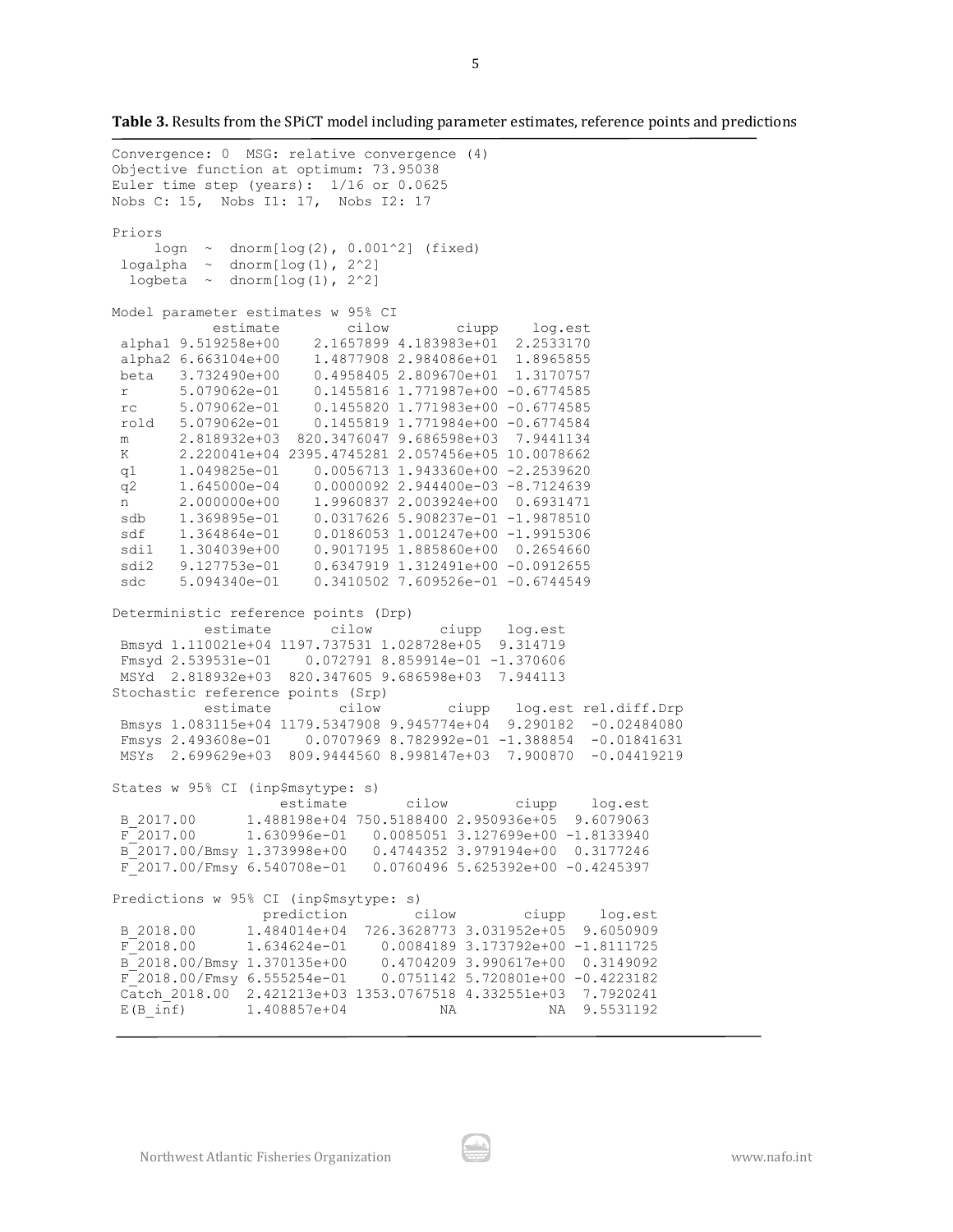

**Fig. 1**. Input data for the SPiCT models. Top: Catch, Mittel: Survey index, Bottom: CPUE index.



**Fig. 2.** Diagnostics. First column show log of the input data series; catch, survey index and CPUE. Second column "one-step ahead" (OSA) residuals and a test for bias, Third column show the autocorrelation of the residuals including Ljung-Box test of multiple lags and tests for the individual lags. Fourth column test for normality of the residuals.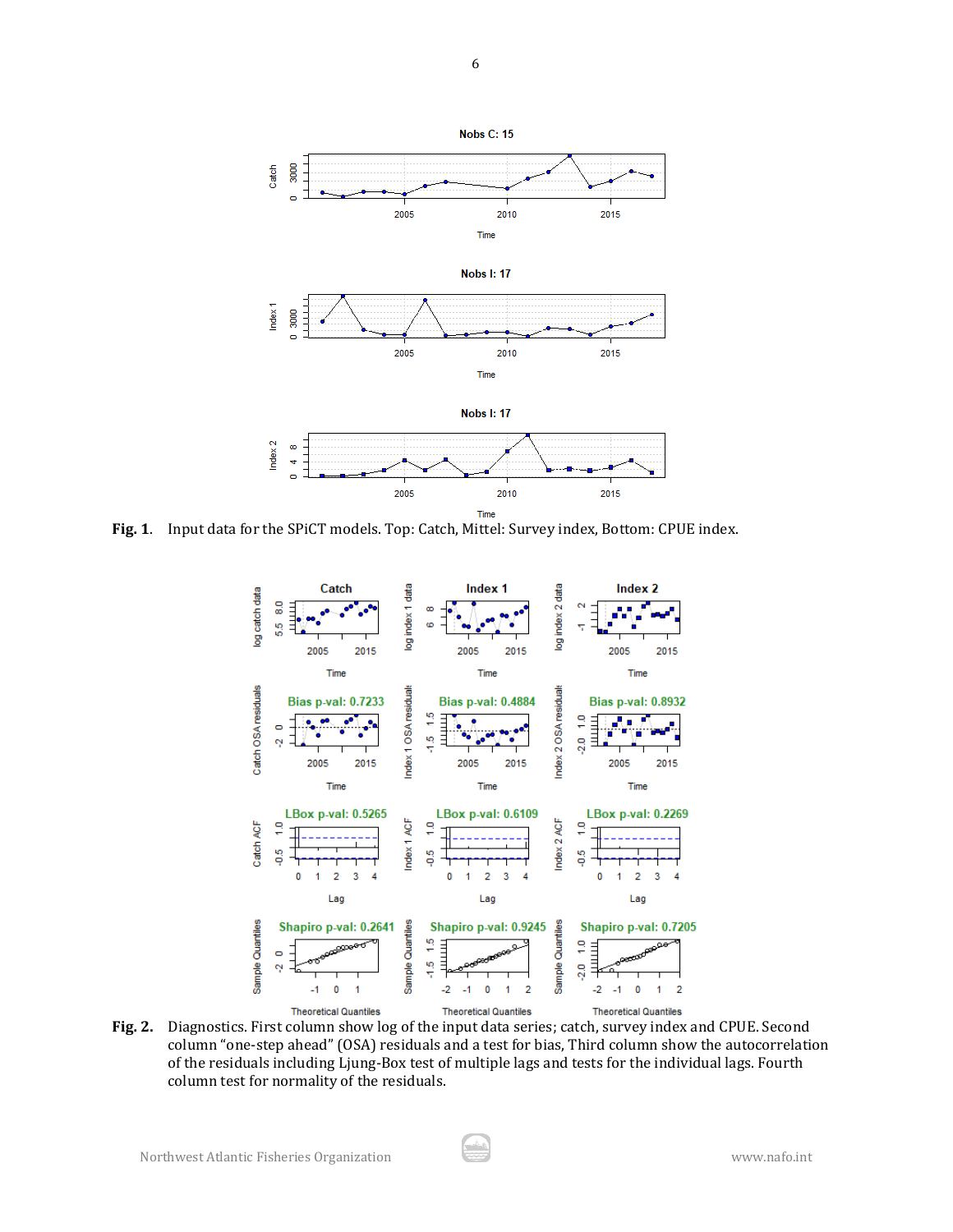

**Fig. 3.** Plot of the estimated relative fishing mortality ( $F_t/F_{MSY}$ ) and relative biomass ( $B_t/B_{MSY}$ ) trough time.

Time

**Relative fishing mortality**